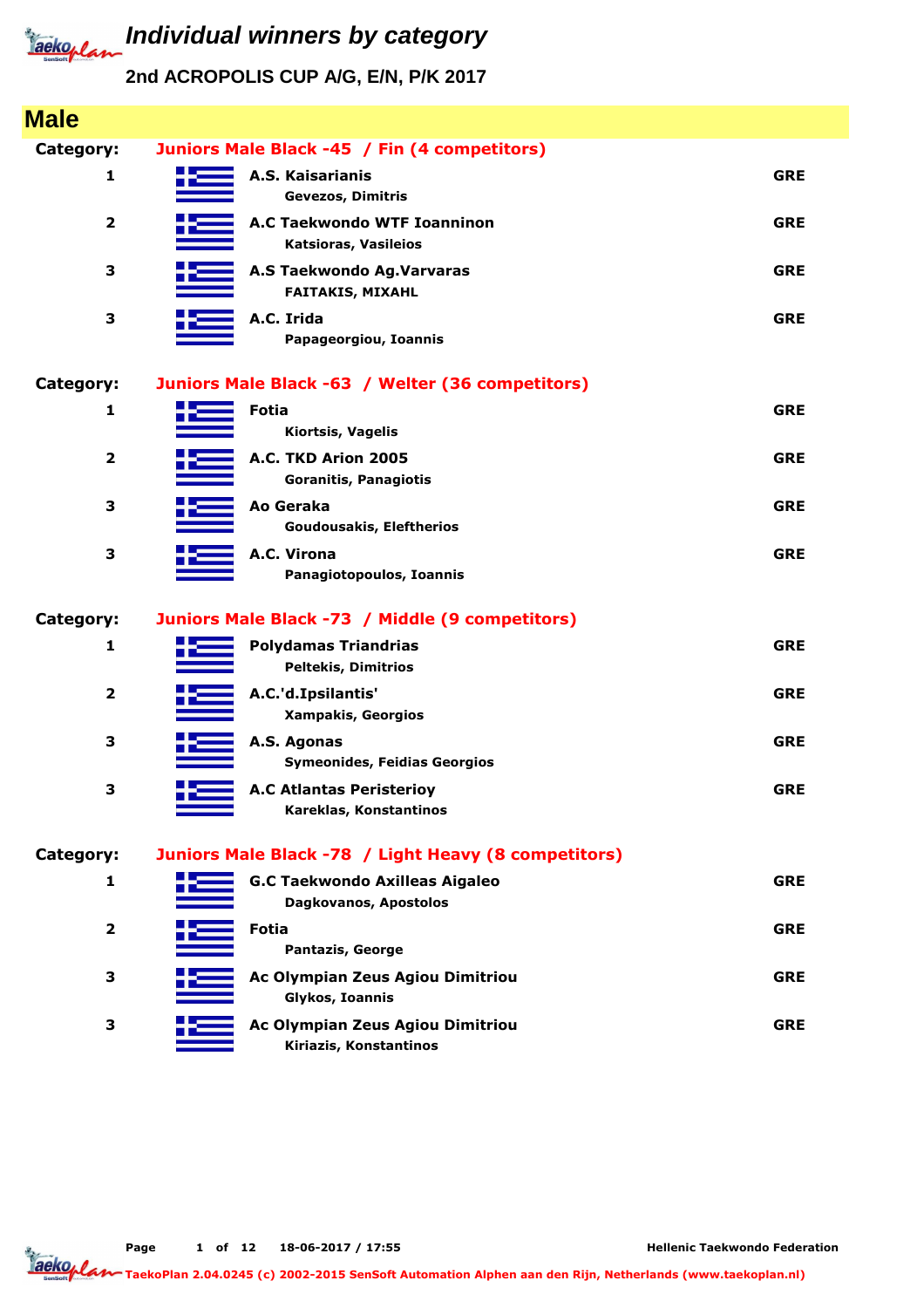

| <b>Male</b>             |                                                                        |            |
|-------------------------|------------------------------------------------------------------------|------------|
| Category:               | Juniors Male Black +78 / Heavy (6 competitors)                         |            |
| 1                       | <b>Ac Nikh Paianias Glikon Neron</b><br><b>Gkikapeppas, Vasileios</b>  | <b>GRE</b> |
| $\overline{\mathbf{2}}$ | <b>As Niki Iliou</b><br><b>MPOUNTOUVIS, GIORGOS</b>                    | <b>GRE</b> |
| 3                       | A.S.Paianias 'paian'<br>Simantirakis, Zacharias                        | <b>GRE</b> |
| 3                       | <b>A.C Paniwnios Santorinis</b><br>Zikas, Georgios                     | <b>GRE</b> |
| Category:               | Juniors Male Colour -48 / Fly (3 competitors)                          |            |
| 1                       | <b>As TKD Elpides Kaisarianis</b><br><b>Meladakis, Michail-Aggelos</b> | <b>GRE</b> |
| $\overline{\mathbf{2}}$ | A.C. TKD Arion 2005<br>Tsouhataris, Konstantinos                       | <b>GRE</b> |
| 3                       | A.S. Oi Atrwtoi Ano Liosiwn<br>Patsourakos, Michail                    | <b>GRE</b> |
| Category:               | Juniors Male Colour -51 / Bantam (3 competitors)                       |            |
| 1                       | A.C. TKD Arion 2005<br><b>Tseperkas, Zafirios</b>                      | <b>GRE</b> |
| $\overline{\mathbf{2}}$ | <b>A.C</b> Aiolos<br><b>Polimeropouros, Nikos</b>                      | <b>GRE</b> |
| 3                       | <b>As Maiandros</b><br>Koliopoulos, Panagiotis                         | <b>GRE</b> |
| Category:               | Juniors Male Colour -55 / Feather (9 competitors)                      |            |
| 1                       | <b>As TKD Agrinio</b><br><b>Sarakis, Andreas</b>                       | <b>GRE</b> |
| $\overline{\mathbf{2}}$ | A.C. Dafnis<br><b>Nte Fatzio, Antonio</b>                              | <b>GRE</b> |
| 3                       | A.S.Paianias 'paian'<br>Zotos, Dimitrios                               | <b>GRE</b> |
| 3                       | A.C. Dafnis<br>Petrogiannos, Nikolaos                                  | <b>GRE</b> |
| Category:               | Juniors Male Colour -59 / Light (10 competitors)                       |            |
| $\mathbf{1}$            | A.S. Taekwondo Keratsiniou<br><b>Manolis, Athanasios</b>               | <b>GRE</b> |
| $\overline{\mathbf{2}}$ | <b>A.C Atlantas Peristerioy</b><br>Evangelou, Nikolaos-Dorotheos       | <b>GRE</b> |
| 3                       | <b>A.O. Titanes Peristeriou</b><br><b>Meletis, Athanasios</b>          | <b>GRE</b> |
| 3                       | A.S. Gerakas<br><b>Kalifonis, Spiros</b>                               | <b>GRE</b> |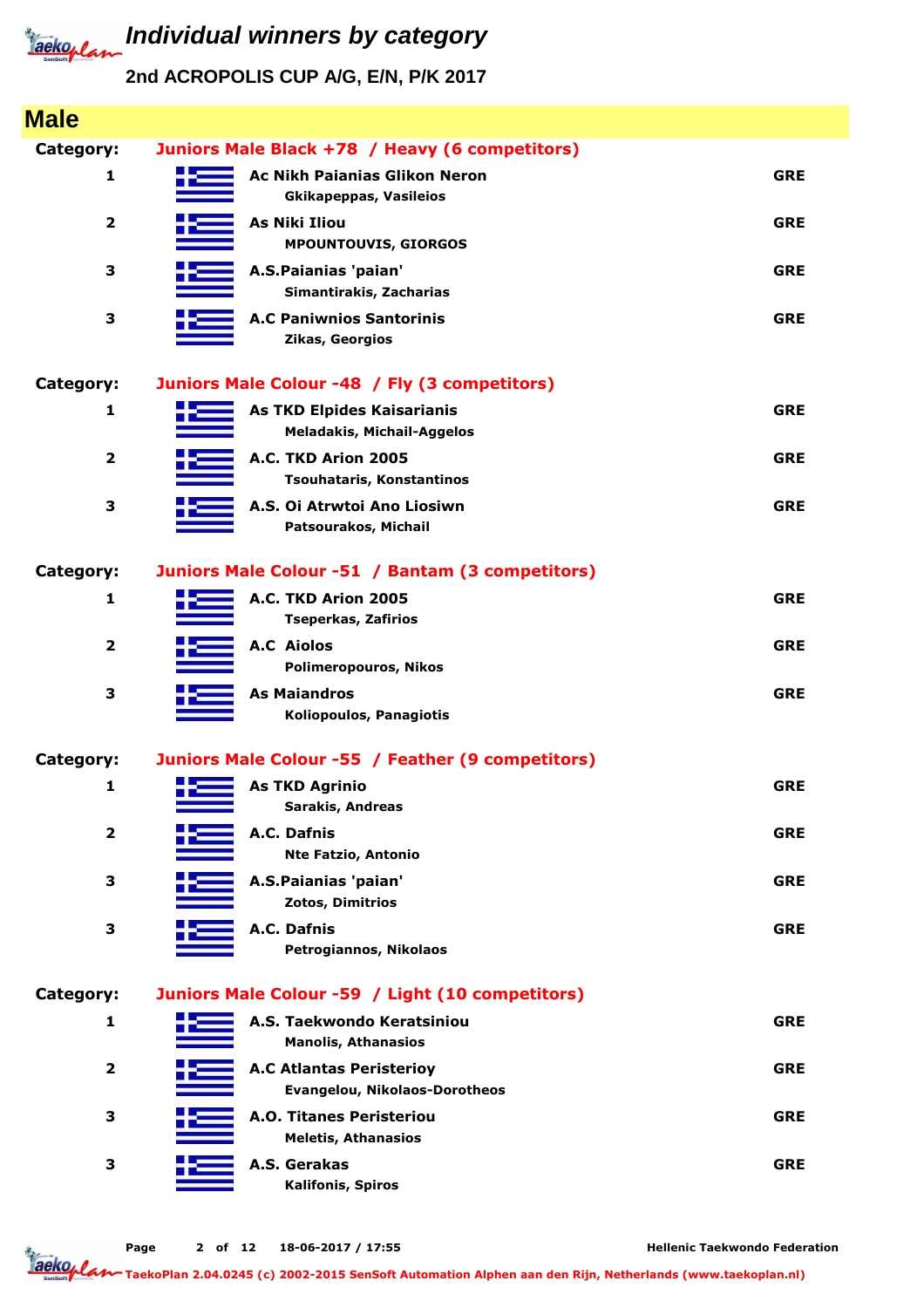

| <b>Male</b>             |                                                                 |            |
|-------------------------|-----------------------------------------------------------------|------------|
| Category:               | Juniors Male Colour -73 / Middle (6 competitors)                |            |
| 1                       | <b>A.M.C Kentayros Astakoy</b><br><b>Xronis, Basileios</b>      | <b>GRE</b> |
| $\overline{\mathbf{2}}$ | <b>Athlitikos Syllogos Talws</b><br><b>Tzavaras, Athanasios</b> | <b>GRE</b> |
| 3                       | <b>Ao Holargos</b><br><b>Tsiapalis, Spiros</b>                  | <b>GRE</b> |
| 3                       | A.C. Entelechia<br><b>Stamou, Petros</b>                        | <b>GRE</b> |
| Category:               | Juniors Male Colour -78 / Light Heavy (5 competitors)           |            |
| 1                       | A.C Sepolion 'aristion' (Greece)<br><b>Leledakis, Stratos</b>   | <b>GRE</b> |
| $\overline{\mathbf{2}}$ | A.C Taekwondo Abelokipon<br><b>Ntorizas, Alexandros</b>         | <b>GRE</b> |
| 3                       | Archaia Olympia<br>Giotopoylos, Aleksandros                     | <b>GRE</b> |
| 3                       | A.S. TKD Aetoi Makedonias<br><b>Alexandridis, Ioannis</b>       | <b>GRE</b> |
| <b>Category:</b>        | Juniors Male Colour +78 / Heavy (6 competitors)                 |            |
| 1                       | A.C. Antimaxos<br>Velivasakis, Panagiotis                       | <b>GRE</b> |
| $\overline{\mathbf{2}}$ | <b>A.S. Tritwnas Ilioy</b><br><b>Seremetis, Ioannis</b>         | <b>GRE</b> |
| 3                       | <b>As Attikh Dynamh Sepolion</b><br>Dimitrakopoulos, Simeon     | <b>GRE</b> |
| 3                       | <b>As Pontion Nea Trapezounta</b><br>Lirantzakis, Grigoris      | <b>GRE</b> |
| Category:               | Seniors Male Colour -63 / Bantam (5 competitors)                |            |
| 1                       | <b>A.C Theagenis Kallitheas</b><br>PLOIARCHOPOULOS, VASILIS     | <b>GRE</b> |
| $\mathbf{2}$            | A.C Taekwondo Abelokipon<br><b>TSANAKSIS, Sideris</b>           | <b>GRE</b> |
| 3                       | A.C.'d.Ipsilantis'<br><b>Krompas, Dimitrios</b>                 | <b>GRE</b> |
| 3                       | A.S. Oi Atrwtoi Ano Liosiwn<br><b>Fotiadis, Nikolaos</b>        | <b>GRE</b> |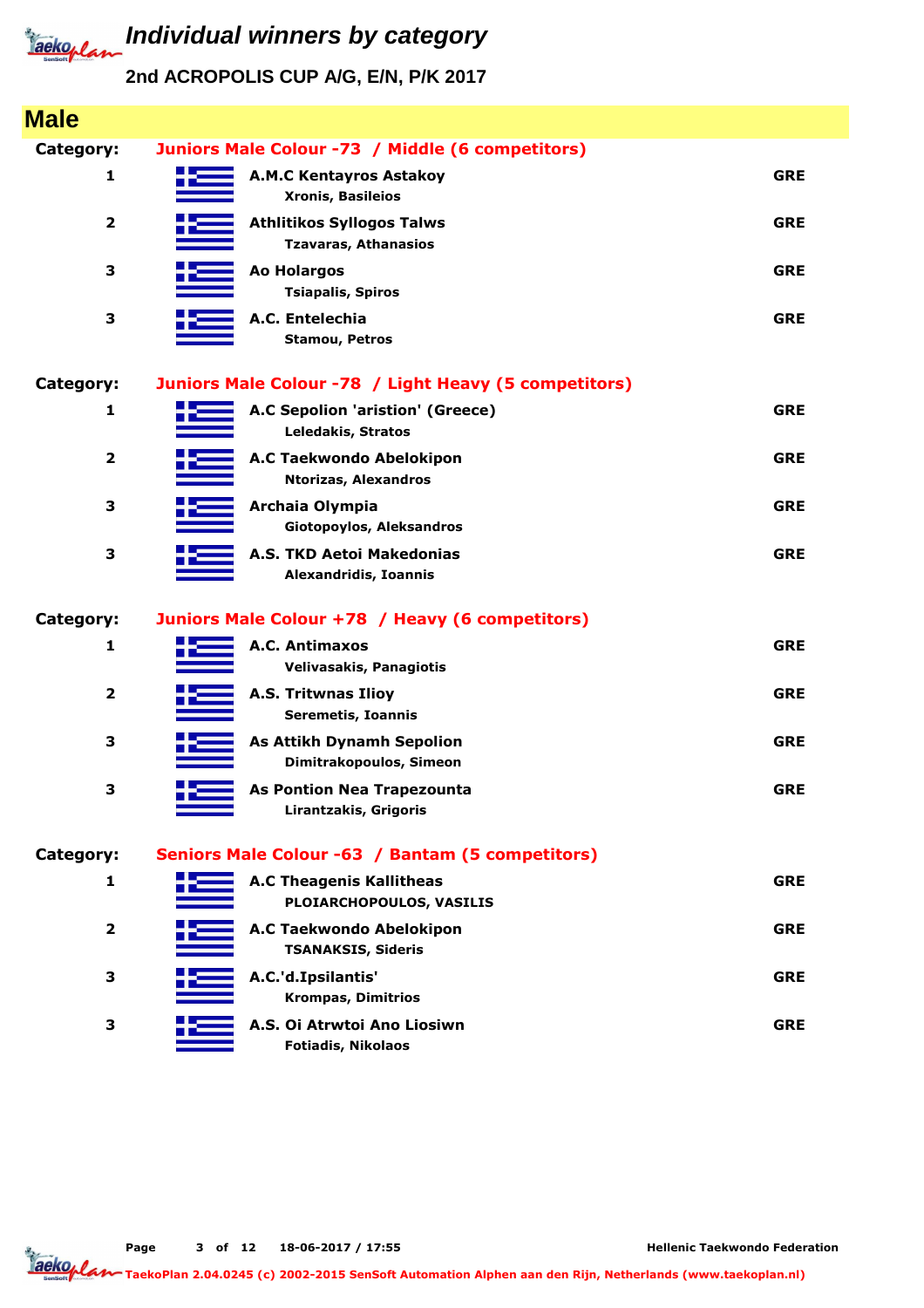

| <b>Male</b>             |                                                                       |            |
|-------------------------|-----------------------------------------------------------------------|------------|
| Category:               | Seniors Male Colour -68 / Feather (6 competitors)                     |            |
| 1                       | A.S. Agonas<br>Konzias, Theodoros                                     | <b>GRE</b> |
| $\overline{\mathbf{2}}$ | A.C.Taekwondo Foinix<br>Railean, Pavel                                | <b>GRE</b> |
| 3                       | A.C.Taekwondo Foinix<br>Papapetrou, Aristeidis                        | <b>GRE</b> |
| 3                       | <b>As Dynami Pallinis</b><br>Kiriakopoulos, George                    | <b>GRE</b> |
| Category:               | Seniors Male Colour -74 / Light (9 competitors)                       |            |
| 1                       | <b>A.M.C Kentayros Astakoy</b><br><b>XRONIS., Basileios</b>           | <b>GRE</b> |
| $\overline{\mathbf{2}}$ | <b>Ef Agonizesthe</b><br><b>Gkionis, Grigoris</b>                     | <b>GRE</b> |
| 3                       | A.C.Taekwondo Foinix<br><b>Adamopoulos, Vasileios</b>                 | <b>GRE</b> |
| 3                       | A.S. Ethnikos 95<br><b>Balasis, Emmanouil</b>                         | <b>GRE</b> |
| <b>Category:</b>        | Seniors Male Colour -80 / Welter (4 competitors)                      |            |
| $\mathbf{1}$            | Ac Taekwondo 'doxa' Patras<br>Anninos, Stefanos                       | <b>GRE</b> |
| $\overline{\mathbf{2}}$ | <b>As Dynami Pallinis</b><br><b>Mpardis, Nikolaos</b>                 | <b>GRE</b> |
| 3                       | A.C Taekwondo Abelokipon<br><b>Eletheriou, Nikolaos</b>               | <b>GRE</b> |
| 3                       | A.C Taekwondo Abelokipon<br>Vavougyios, Panagiotis                    | <b>GRE</b> |
| Category:               | Seniors Male Colour -87 / Middle (7 competitors)                      |            |
| 1                       | <b>A.C Promitheas Mosxatou Attikis</b><br><b>Dimou, Dimitrios</b>     | <b>GRE</b> |
| $\overline{\mathbf{2}}$ | <b>As Niki Iliou</b><br><b>Koliopoylos, Paylos</b>                    | <b>GRE</b> |
| 3                       | <b>A.S Spartacos Vrilission</b><br><b>Emmanouilidis, Konstantinos</b> | <b>GRE</b> |
| 3                       | A.C Taekwondo Papagou<br>Kouremetis, Ilias-Savvas                     | <b>GRE</b> |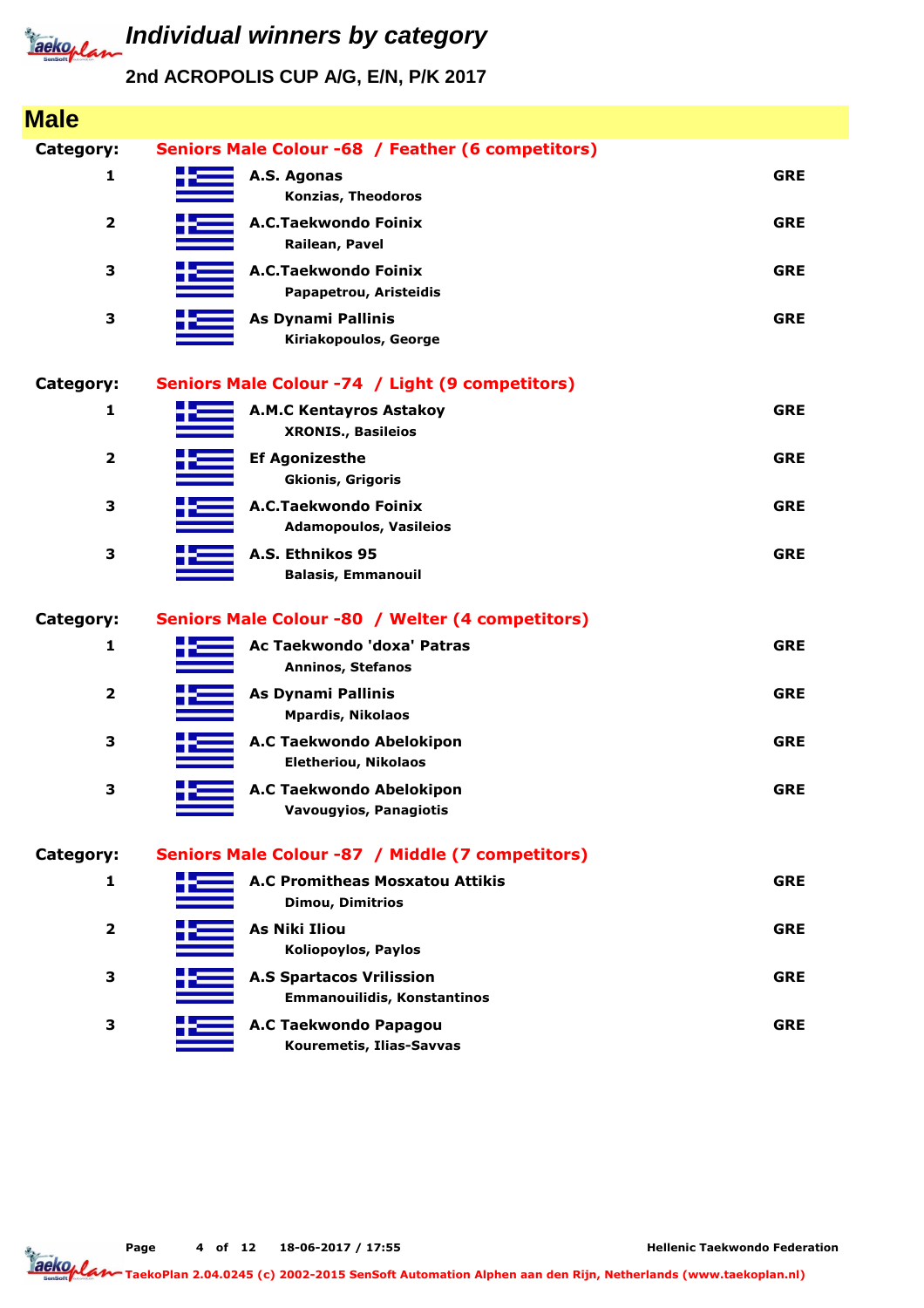

### **2nd ACROPOLIS CUP A/G, E/N, P/K 2017**

| <b>Male</b>             |                                                               |            |
|-------------------------|---------------------------------------------------------------|------------|
| <b>Category:</b>        | Seniors Male Colour +87 / Heavy (5 competitors)               |            |
| 1                       | <b>Ef Agonizesthe</b><br>Zisis, Anastasios                    | <b>GRE</b> |
| $\overline{\mathbf{2}}$ | <b>As Dynami Pallinis</b><br><b>Stefanopoulos, Xaralampos</b> | <b>GRE</b> |
| 3                       | <b>As Dynami Pallinis</b><br><b>Gerasopoulos, Thanasis</b>    | <b>GRE</b> |
| 3                       | <b>As Dynami Pallinis</b><br><b>Desiniotis, Vasilios</b>      | <b>GRE</b> |
| <b>Category:</b>        | Cadets 05-06 Male Black -33 / (19 competitors)                |            |
| 1                       | A.S. Kaisarianis<br><b>Gevezos, Panagiotis</b>                | <b>GRE</b> |
| $\overline{\mathbf{2}}$ | <b>A.C Ekrixi Patrwn</b><br><b>Michopoulos, Andreas</b>       | <b>GRE</b> |
| 3                       | A.S. Kaisarianis<br><b>Maidonis, Antonis</b>                  | <b>GRE</b> |
| 3                       | A.C. Aiantas Agiou Dimitriou<br>Koukoulitakis, Georgios       | <b>GRE</b> |
| <b>Category:</b>        | Cadets 05-06 Male Black -37 / (15 competitors)                |            |
| $\mathbf{1}$            | A.C. Kyung Hee<br><b>Sakellariou, Christos</b>                | <b>GRE</b> |
| $\overline{\mathbf{2}}$ | <b>A.S.Dias Ioanninwn</b><br><b>Stathis-Osipov, Marios</b>    | <b>GRE</b> |
| 3                       | A.C. Taekwondo F.Adamasto Pneuma<br>Rizos, Michail            | <b>GRE</b> |
| 3                       | A.C. Virona<br>Petrakis, Nikolaos                             | <b>GRE</b> |
| Category:               | Cadets 05-06 Male Black -41 / (16 competitors)                |            |
| 1                       | A.C. Virona<br>Dafnis, Nikolaos                               | <b>GRE</b> |
| $\overline{\mathbf{2}}$ | A.S. Kaisarianis<br>Vrettos, alexandros                       | <b>GRE</b> |
| 3                       | <b>As Attikh Dynamh Sepolion</b><br><b>Maganaris, Agelos</b>  | <b>GRE</b> |
| 3                       | A.C. Atrwtos Kamaterou<br>Poulios, Konstantinos               | <b>GRE</b> |
| <b>Category:</b>        | Cadets 05-06 Male Black -53 / (2 competitors)                 |            |
| 1                       | A.C. Pileas<br>Papageorgakis, Stavros                         | <b>GRE</b> |
| $\overline{\mathbf{2}}$ | <b>A.C Taekwondo WTF Ioanninon</b><br><b>Bouklas, Petros</b>  | <b>GRE</b> |
|                         |                                                               |            |

**Hellenic Taekwondo Federation**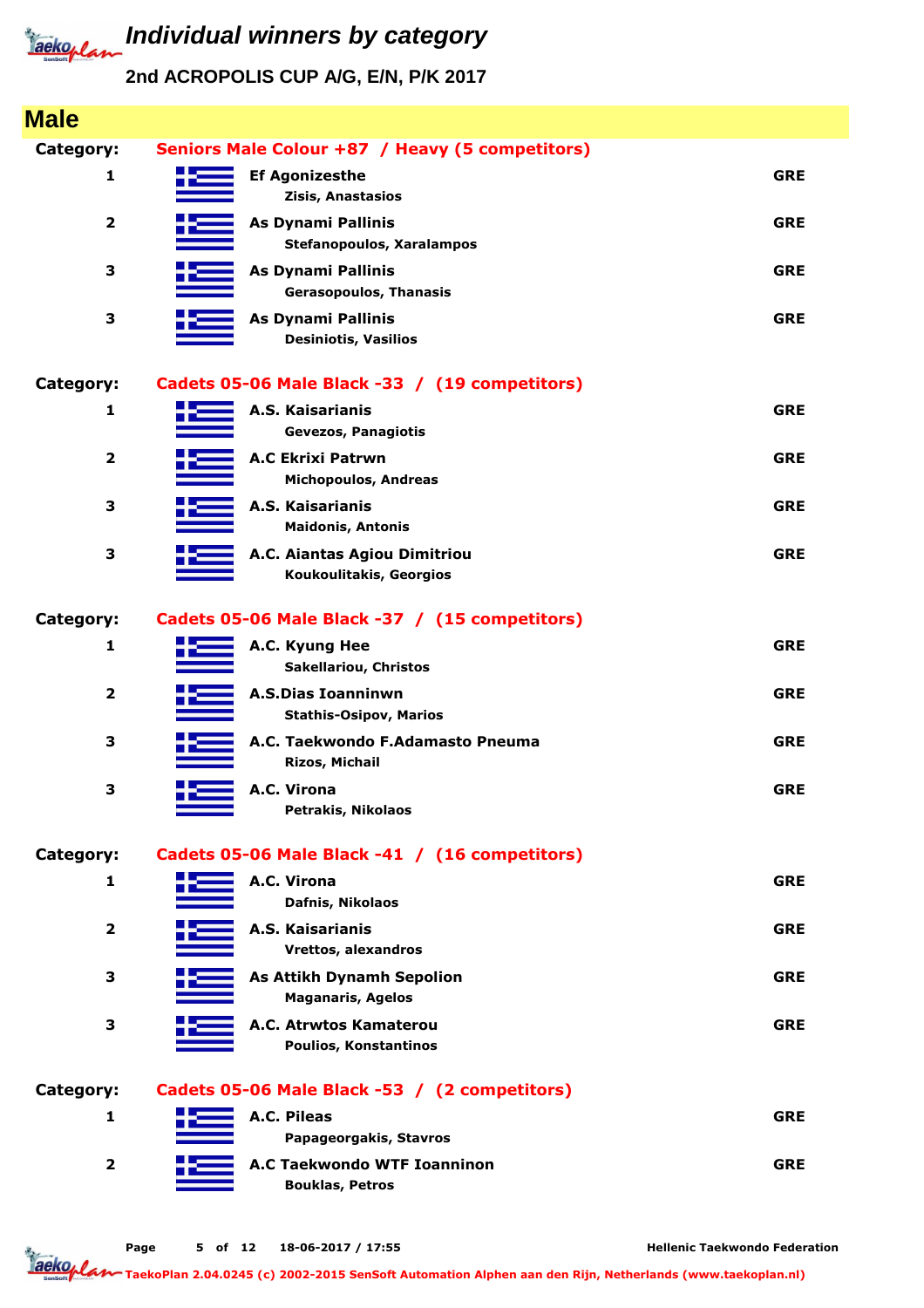

# **Individual winners by category**

**2nd ACROPOLIS CUP A/G, E/N, P/K 2017**

| <b>Male</b>      |                                                              |            |
|------------------|--------------------------------------------------------------|------------|
| Category:        | Cadets 05-06 Male Black -65 / (3 competitors)                |            |
| 1                | <b>A.C Nikeas Alaiskas Team</b><br><b>Tsiamouras, Fotios</b> | <b>GRE</b> |
| $\overline{2}$   | <b>A.S Spartacos Vrilission</b><br>Drosos, Konstantinos      | <b>GRE</b> |
| 3                | A.S. Korinthias<br><b>OGBOLOGOU KARAGEORGOS, Christos</b>    | <b>GRE</b> |
| <b>Category:</b> | Cadets 05-06 Male Colour -33 / (41 competitors)              |            |
| 1                | A.C. Exelixi Nikaias<br>Vasilakos, Manolis                   | <b>GRE</b> |
| $\overline{2}$   | A.C. Dafnis<br>Kolias, Fotios                                | <b>GRE</b> |
| 3                | A.C. Aiantas Agiou Dimitriou<br>Polimos, Mpelos Panagiotis   | <b>GRE</b> |
| 3                | A.C Olympiako Agwnistiko TKD Salaminas<br>Kofinas, Dimitrios | <b>GRE</b> |
| Category:        | Cadets 05-06 Male Colour -37 / (49 competitors)              |            |
| 1                | <b>Ac TKD Aigaleo</b><br><b>Tsarouchas, Athanasios</b>       | <b>GRE</b> |
| 2                | A.C Nikeas Alaiskas Team<br>Diamanti, Nikolaos - Vasilios    | <b>GRE</b> |
| 3                | A.C Dynami Korydallou<br><b>Melanifidis, Georgios</b>        | <b>GRE</b> |
| 3                | A.S. Ethnikos 95                                             | <b>GRE</b> |
|                  | <b>Hynopotamos, Georgios</b>                                 |            |
| Category:        | Cadets 05-06 Male Colour -41 / (40 competitors)              |            |
| 1                | A.C. Aiantas Agiou Dimitriou<br>Pappas, Lampros              | <b>GRE</b> |
| $\mathbf{2}$     | <b>A.C Elefsinas</b><br><b>Tziliris, Ioannis Rafail</b>      | <b>GRE</b> |
| 3                | A.S.Floga Zois Galatsiou<br>Korros, Aristidis                | <b>GRE</b> |

**Page of 12 18-06-2017 / 17:55 6**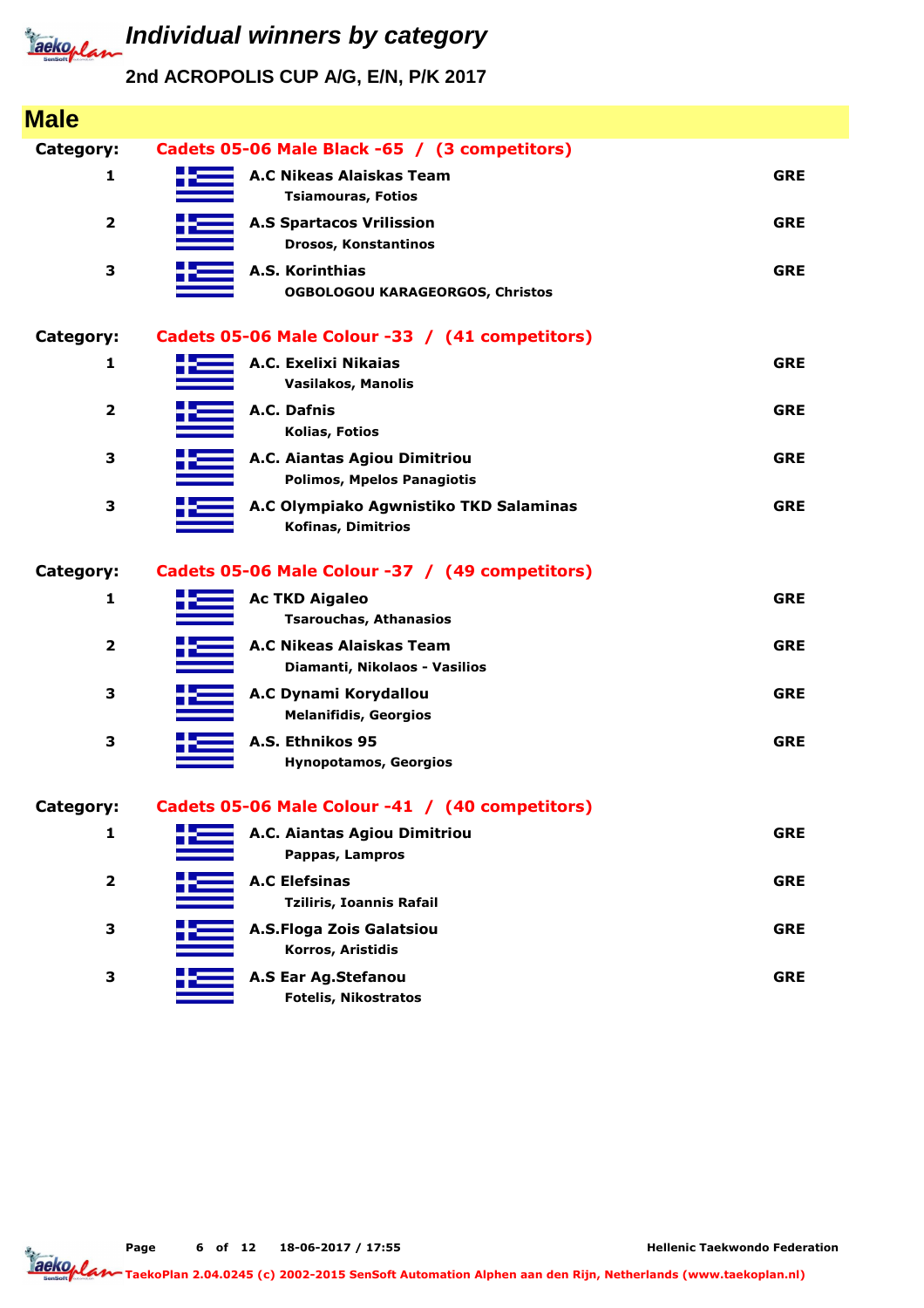

| <b>Male</b>             |                                                                       |            |
|-------------------------|-----------------------------------------------------------------------|------------|
| Category:               | Cadets 05-06 Male Colour -49 / (17 competitors)                       |            |
| 1                       | <b>A.C Nikeas Alaiskas Team</b><br><b>Choussein Lalas, Theofanis</b>  | <b>GRE</b> |
| $\overline{\mathbf{2}}$ | <b>S.C Peristeriou</b><br><b>Liatos, Marios</b>                       | <b>GRE</b> |
| 3                       | A.C Olympiako Agwnistiko TKD Salaminas<br>Anagnostopoulos, Panagiotis | <b>GRE</b> |
| 3                       | <b>A.C.Asteras Loutrakiou</b><br><b>Pantazis, Apostolos</b>           | <b>GRE</b> |
| <b>Category:</b>        | Cadets 05-06 Male Colour -53 / (17 competitors)                       |            |
| 1                       | <b>S.G.Megaron</b><br><b>Stravoudoulis, Hlias</b>                     | <b>GRE</b> |
| $\overline{\mathbf{2}}$ | <b>A.C Theagenis Kallitheas</b><br><b>STATHOPOULOS, LAMPROS</b>       | <b>GRE</b> |
| 3                       | A.S.Paianias 'paian'<br><b>Bekas, Konstantinos</b>                    | <b>GRE</b> |
| 3                       | <b>A.C Theagenis Kallitheas</b><br>SAKELAROPOULOS, KYRIAKOS           | <b>GRE</b> |
| <b>Category:</b>        | Cadets 05-06 Male Colour -57 / (8 competitors)                        |            |
| 1                       | <b>A.C Theagenis Kallitheas</b><br>SIDIROPOULOS, GIORGOS              | <b>GRE</b> |
| $\overline{\mathbf{2}}$ | <b>Ac.Krites</b><br><b>Paliourgiotis, Georgios</b>                    | <b>GRE</b> |
| 3                       | A.S Athlopaidia<br><b>Margaritis, Stelios</b>                         | <b>GRE</b> |
| 3                       | A.S. Agonas<br><b>Mpraimis, Christos</b>                              | <b>GRE</b> |
| Category:               | Cadets 05-06 Male Colour -61 / (4 competitors)                        |            |
| 1                       | <b>S.C.C. Newton</b><br><b>Makris, Odusseas</b>                       | <b>GRE</b> |
| $\overline{2}$          | <b>As Dragons Fokidas</b><br><b>Krikos, Thomas</b>                    | <b>GRE</b> |
| 3                       | Ac Olympian Zeus Agiou Dimitriou<br><b>Chatzidiakos, Angelos</b>      | <b>GRE</b> |
| 3                       | <b>G.A.S. Stoxos</b><br><b>Tetradis, Emmanouil</b>                    | <b>GRE</b> |
| <b>Category:</b>        | Cadets 05-06 Male Colour -65 / (1 competitors)                        |            |
| 1                       | <b>A.C Theagenis Kallitheas</b><br><b>MICHOS, ANDREAS</b>             | <b>GRE</b> |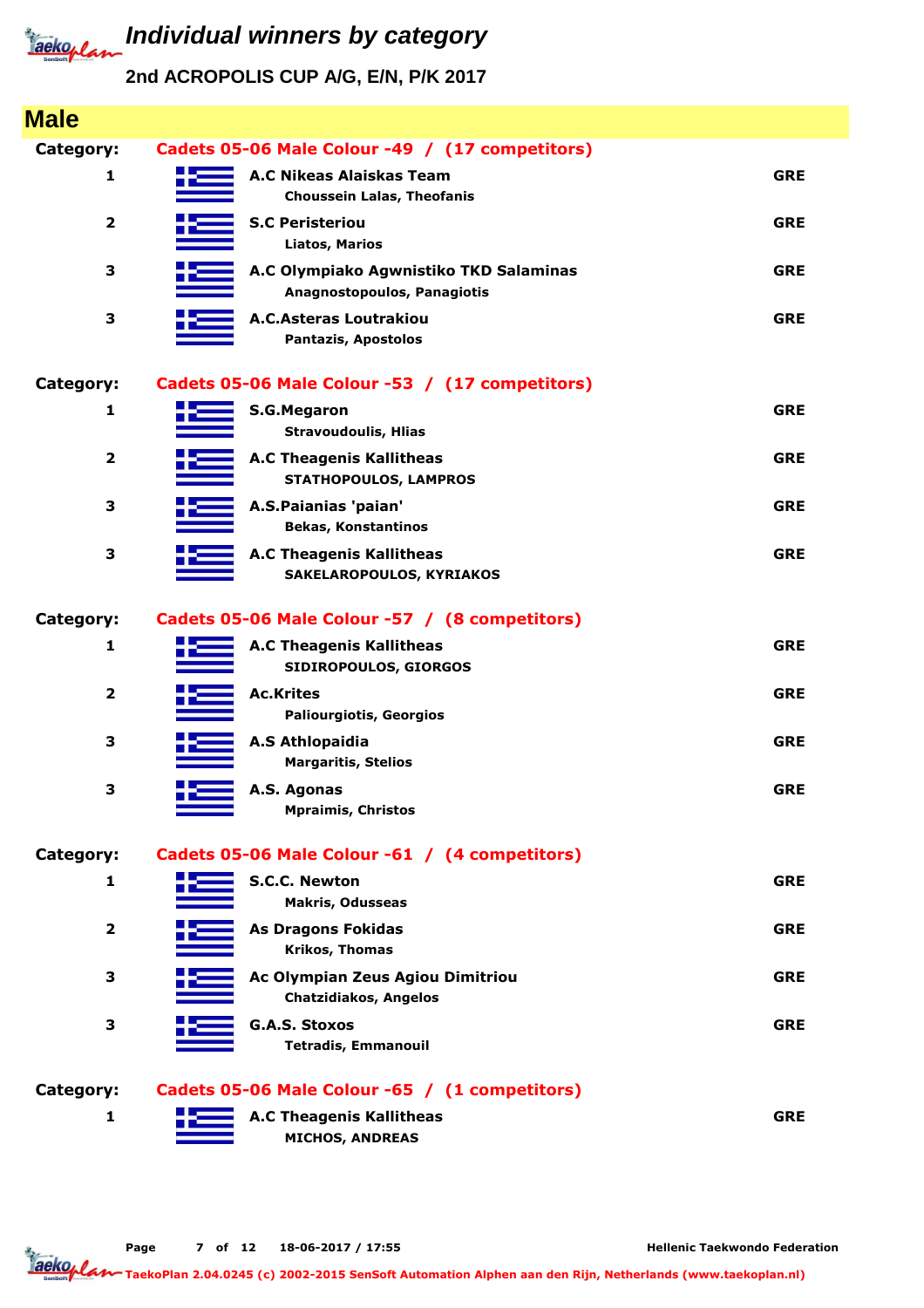

**2nd ACROPOLIS CUP A/G, E/N, P/K 2017**

| <b>Female</b> |                                                         |            |
|---------------|---------------------------------------------------------|------------|
| Category:     | Cadets 05-06 Male Colour +65 / (1 competitors)          |            |
|               | <b>A.C. Taekwondo Petras</b><br>Tsoplakis, Aristokratis | <b>GRE</b> |

**Page of 12 18-06-2017 / 17:55 8**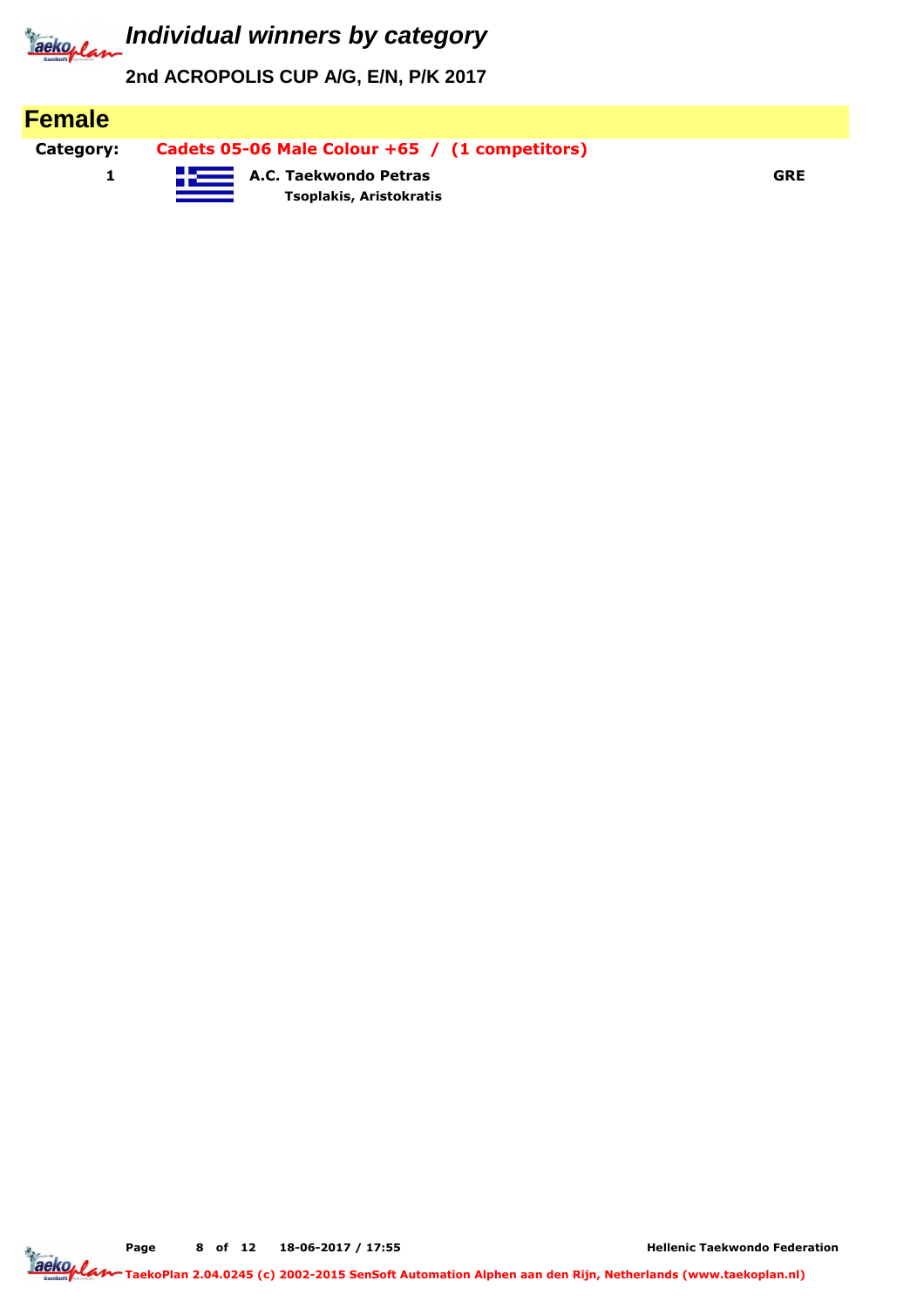

| <b>Female</b>           |                                                                             |            |
|-------------------------|-----------------------------------------------------------------------------|------------|
| Category:               | Juniors Female Black -44 / Fly (7 competitors)                              |            |
| 1                       | Panathlitikos Omilos 'neas Amplianis'<br>Stamelou, Nefeli                   | <b>GRE</b> |
| $\overline{\mathbf{2}}$ | A.S. Dynami Patrwn<br>Panagiotopoulou, Georgia                              | <b>GRE</b> |
| 3                       | <b>A.C Atlantas Peristerioy</b><br><b>FEVGA, Maria</b>                      | <b>GRE</b> |
| 3                       | A.C. Aiantas Agiou Dimitriou<br>Chanou, Christina                           | <b>GRE</b> |
| Category:               | Juniors Female Black -63 / Middle (11 competitors)                          |            |
| 1                       | A.C. Aetos<br>Izdra, Theodora                                               | <b>GRE</b> |
| $\overline{\mathbf{2}}$ | A.K.Polemikwn Texnwn Lamias<br>Kokkinou, Euagelia                           | <b>GRE</b> |
| 3                       | A.S. Taekwondo Keratsiniou<br>Karpouzou, Vasiliki                           | <b>GRE</b> |
| 3                       | <b>Ef Agonizesthe</b><br>Kourkoulioti, Dimitra                              | <b>GRE</b> |
| Category:               | Juniors Female Black -68 / Light Heavy (8 competitors)                      |            |
| 1                       | <b>Gymnastic Sports Club Taekwondo Argos (Greece)</b><br>Koukoumelou, Maria | <b>GRE</b> |
| $\overline{2}$          | A.C. Aiantas Agiou Dimitriou<br>Tsouroufli, Nikoleta                        | <b>GRE</b> |
| 3                       | A.C. Virona<br>Kokodrouli, Pavlina                                          | <b>GRE</b> |
| 3                       | <b>As Pontion Nea Trapezounta</b><br>Sterpi, Georgia                        | <b>GRE</b> |
| Category:               | Juniors Female Black +68 / Heavy (8 competitors)                            |            |
| 1                       | A.C. Taekwondo N.Amplianhs Lamias<br>Bini, Alexandra                        | <b>GRE</b> |
| $\overline{\mathbf{2}}$ | <b>Athletic Club Tirnavos</b><br>Siaini, Ioanna                             | <b>GRE</b> |
| 3                       | A.S. Taekwondo Keratsiniou<br>Kalimioti, Eyaggelia-Marina                   | <b>GRE</b> |
| 3                       | A.C. Taekwondo N.Amplianhs Lamias<br>Bakogeorgou, Markella                  | <b>GRE</b> |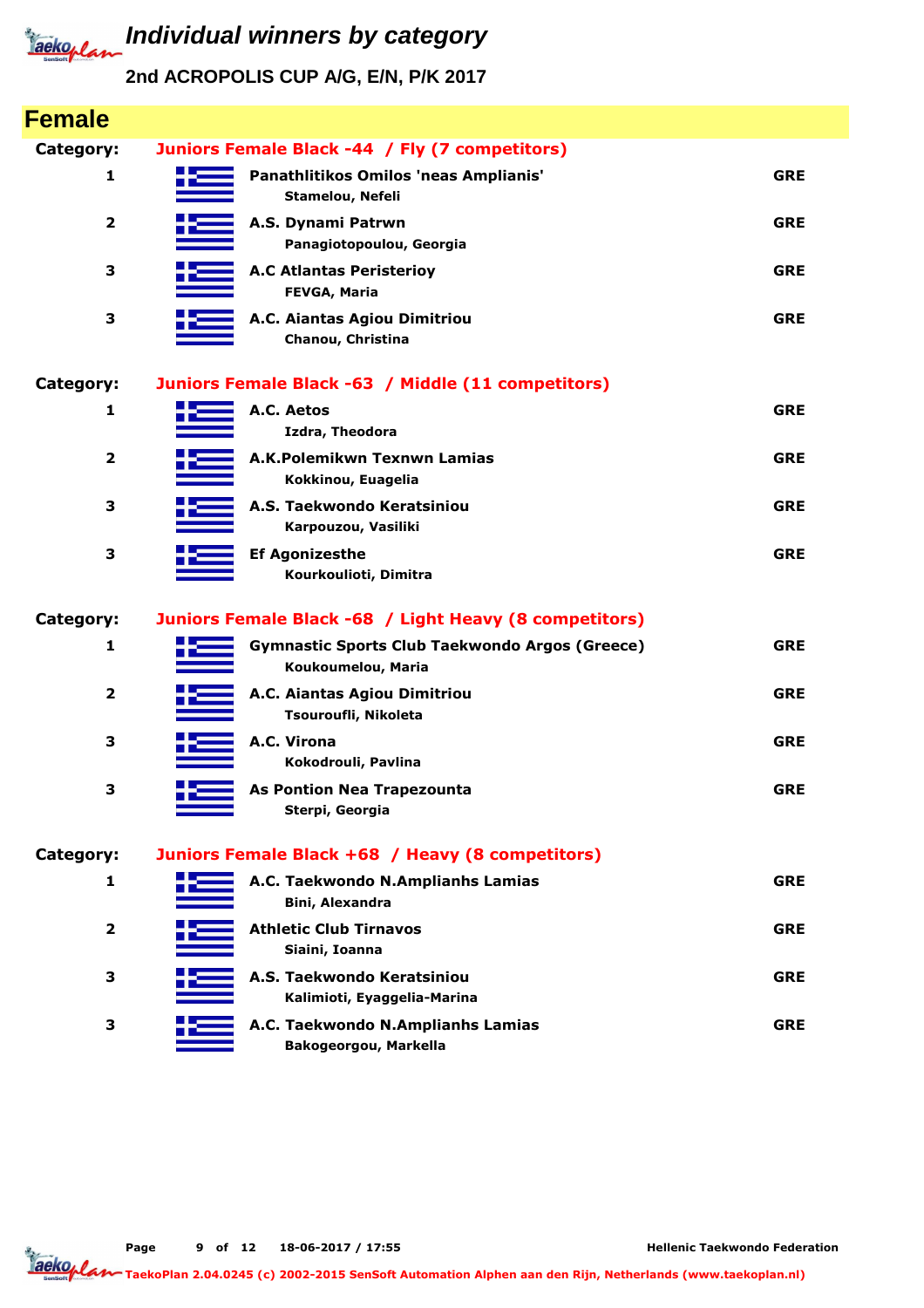

| <b>Female</b>           |                                                                  |            |
|-------------------------|------------------------------------------------------------------|------------|
| <b>Category:</b>        | Juniors Female Colour -63 / Middle (11 competitors)              |            |
| 1                       | Ac Taekwondo 'doxa' Patras<br>Papadatou, Aikaterini              | <b>GRE</b> |
| $\overline{\mathbf{2}}$ | A.C. Kinisi Patron<br>Kefala, Theoni                             | <b>GRE</b> |
| 3                       | A.C. Dafnis<br>Serepa, Vasiliki                                  | <b>GRE</b> |
| 3                       | <b>A.C Promitheas Mosxatou Attikis</b><br>Antonopoulou, Theodora | <b>GRE</b> |
| Category:               | Juniors Female Colour -68 / Light Heavy (5 competitors)          |            |
| 1                       | A.S. Dynami Patrwn<br>Lamprou, Maria                             | <b>GRE</b> |
| $\overline{\mathbf{2}}$ | <b>A.C Chaidariou</b><br>Mathaiou-Moragianni, Paraskevi          | <b>GRE</b> |
| 3                       | <b>A.C Chaidariou</b><br>Pikouli, Elisavet                       | <b>GRE</b> |
| 3                       | A.C. Antimaxos<br>Zaharopoyloy, Marianna                         | <b>GRE</b> |
| <b>Category:</b>        | Juniors Female Colour +68 / Heavy (4 competitors)                |            |
| $\mathbf{1}$            | <b>A.C Theagenis Kallitheas</b><br>SIDIROPOULOU, ELLI            | <b>GRE</b> |
| $\overline{\mathbf{2}}$ | <b>A.S Andria</b><br>Frroku, Theodora                            | <b>GRE</b> |
| 3                       | A.S. TKD Evoewn Isxys<br>Makrinikola, Anastasia                  | <b>GRE</b> |
| 3                       | <b>A.S Spartacos Vrilission</b><br>papaeconomou, Eleni           | <b>GRE</b> |
| Category:               | Seniors Female Colour -46 / Fin (2 competitors)                  |            |
| 1                       | <b>G.C Taekwondo Axilleas Aigaleo</b><br>Theoxaridou, Foteini    | <b>GRE</b> |
| $\overline{\mathbf{2}}$ | A.G.O Poseidon N. Smirnis<br>Sfiridi, Chrysa                     | <b>GRE</b> |
| Category:               | Seniors Female Colour -49 / Fly (3 competitors)                  |            |
| 1                       | <b>As Arachovas</b><br>Boulgari, Andriana                        | <b>GRE</b> |
| $\overline{\mathbf{2}}$ | <b>As Pontion Nea Trapezounta</b><br>Kopalidi, Eleni             | <b>GRE</b> |
| 3                       | A.C Zeus Aspropyrgou<br>ZEPPOU, Aspasia                          | <b>GRE</b> |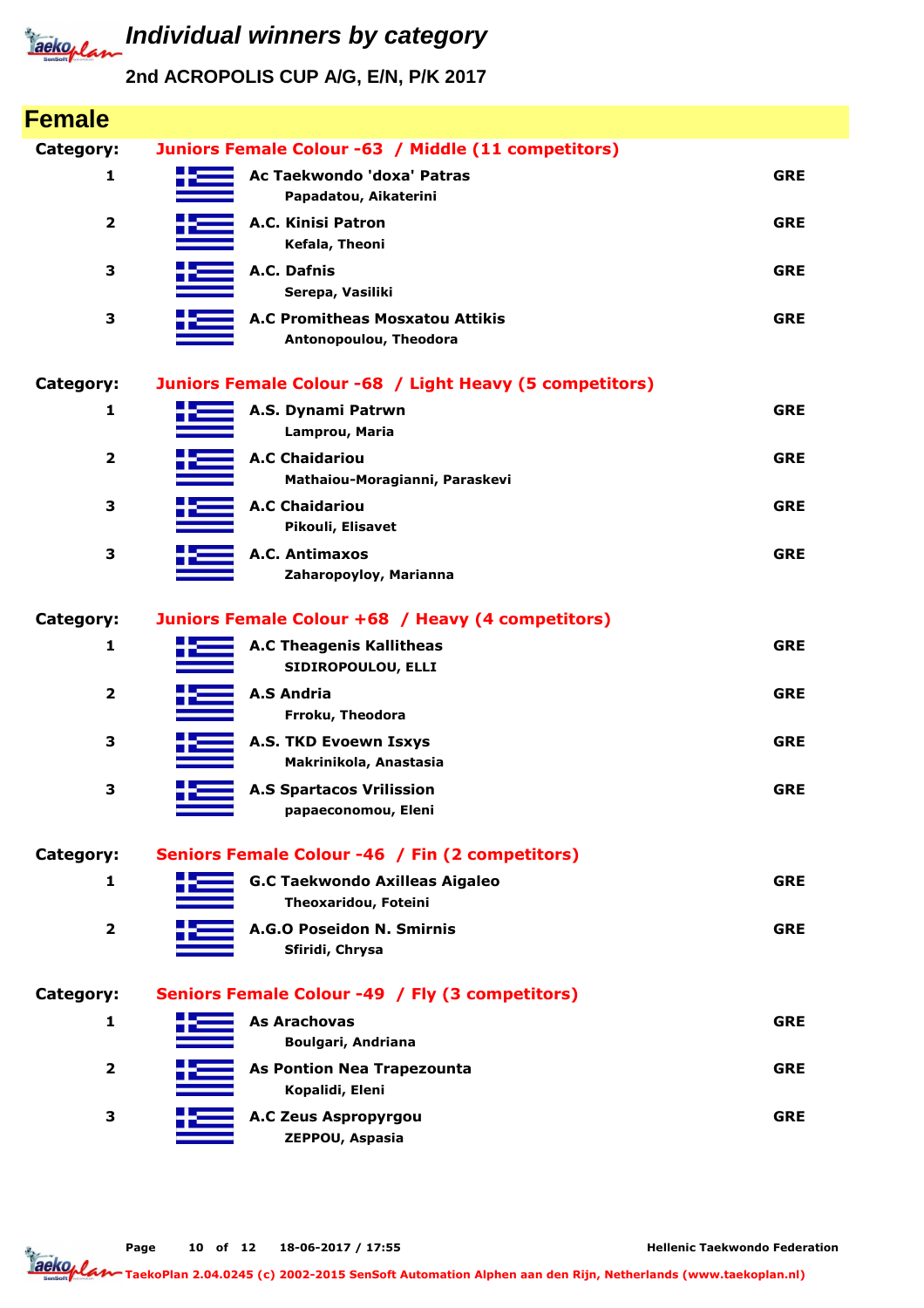

| <b>Female</b>           |                                                            |            |
|-------------------------|------------------------------------------------------------|------------|
| Category:               | Seniors Female Colour -53 / Bantam (1 competitors)         |            |
| 1                       | A.G.O Poseidon N. Smirnis<br>Zioga, Chrysanthi             | <b>GRE</b> |
| Category:               | Seniors Female Colour -57 / Feather (2 competitors)        |            |
| 1                       | A.C. TKD Zografou<br>Spanorriga, Maria - Kalliopi          | <b>GRE</b> |
| 2                       | A.C. Flegon<br>Fragou, Antwnia                             | <b>GRE</b> |
| <b>Category:</b>        | Seniors Female Colour -62 / Light (1 competitors)          |            |
| 1                       | <b>A.C Iachi</b><br>Ntanti, Zoi                            | <b>GRE</b> |
| <b>Category:</b>        | Cadets 05-06 Female Black -33 / (8 competitors)            |            |
| 1                       | A.S. Taekwondo Keratsiniou<br>Zafeiriou, Athanasia - Maria | <b>GRE</b> |
| 2                       | <b>Ef Agonizesthe</b><br>Goundara, Danai                   | <b>GRE</b> |
| 3                       | A.C.'d.Ipsilantis'<br>Stavrianoudaki, Melina eystratia     | <b>GRE</b> |
| 3                       | <b>Athlos Aigaleo</b><br>Vafeiadi, Despoina                | <b>GRE</b> |
| Category:               | Cadets 05-06 Female Black -37 / (5 competitors)            |            |
| 1                       | A.C. Aiantas Agiou Dimitriou<br>Stamellou, Georgia         | <b>GRE</b> |
| 2                       | A.S. Korinthias<br>Tzamaria, Sofia                         | <b>GRE</b> |
| 3                       | A.S. Korinthias<br>Tzamaria, Efimia                        | <b>GRE</b> |
| 3                       | A.G.S. Protoporos<br>Karapistoli, Georgia                  | <b>GRE</b> |
| Category:               | Cadets 05-06 Female Black -44 / (7 competitors)            |            |
| 1                       | A.C. Kyung Hee<br>Yfanti, Maria                            | <b>GRE</b> |
| $\overline{\mathbf{2}}$ | A.C.Aytoamyna Peristerioy<br>Motsakoy, Varvara             | <b>GRE</b> |
| 3                       | A.S. Dynami Patrwn<br>Kalampoka, Veroniki                  | <b>GRE</b> |
| 3                       | A.G.S. Korydallou<br>Economou, Katerina                    | <b>GRE</b> |